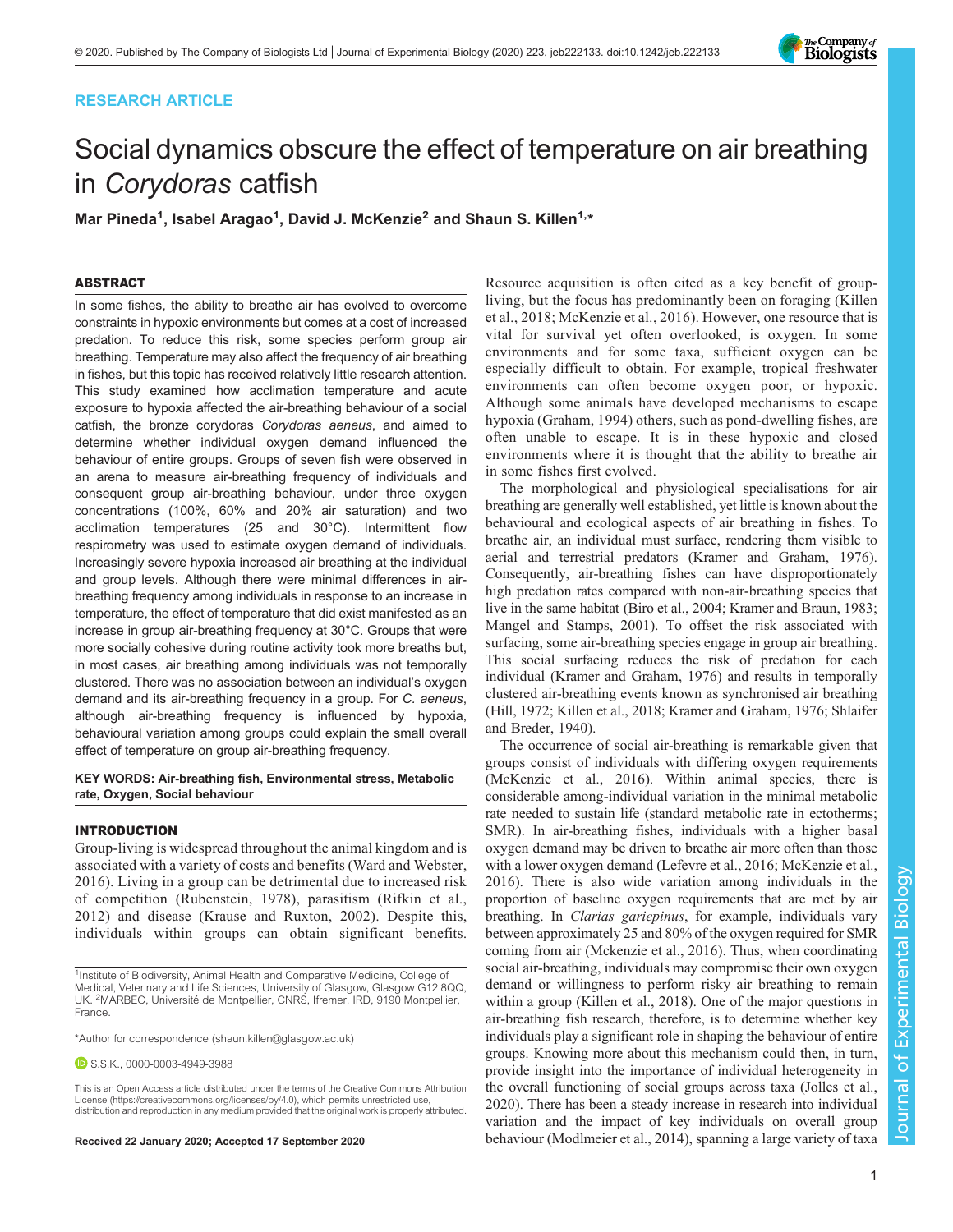[\(Ballard and Robel, 2012](#page-7-0); [Dornhaus et al., 2008; Knörnschild et al.,](#page-7-0) [2010](#page-7-0)), with potentially important effects on a range of ecological phenomena including group movements and spatial positioning [\(Killen et al., 2012; Killen et al., 2017; McLean et al., 2018\)](#page-7-0), sociability and dominance [\(Killen et al., 2016; Metcalfe et al.,](#page-7-0) [1995](#page-7-0)), and group decision-making, foraging and learning [\(Mamuneas et al., 2015\)](#page-7-0). Due to their acute need for oxygen, an easily quantifiable air-breathing response, air-breathing fishes provide an excellent model for studying the role of the individual in the functioning of social groups.

Central to the expression of physiological and behavioural traits, however, is the environment. For example, both oxygen availability and water temperature induce a wide range of physiological and behavioural responses in fishes ([Clark et al., 2013; Domenici et al.,](#page-7-0) [2007; Domenici et al., 2017](#page-7-0); [Killen et al., 2013\)](#page-7-0). In animal social groups, acute hypoxia can decrease social cohesion and coordination among individuals ([Domenici et al., 2017\)](#page-7-0). For air-breathing fishes, any reduction in social group cohesion (specifically, an increase in distance between individual group members) could reduce the ability to perform coordinated group air-breathing. Oxygen availability in water is a clear driver of air breathing in bimodal fishes, given its role in the evolution of air breathing in the first place. However, the effect of hypoxic stress on air-breathing is often measured independently of temperature. This is surprising, given that both hypoxia and increased temperature can act together as a combined stressor (Graham et al., 1978), particularly in aquatic environments in response to climate change ([Breitburg et al., 2018\)](#page-7-0). The influence of temperature on airbreathing behaviour has been largely overlooked, despite it being a factor that increases oxygen demand. In one of the only studies to examine the effects of temperature on air-breathing in fishes, airbreathing frequency increased under a combination of elevated temperature and hypoxia, but only after prolonged exposure [\(Wang](#page-8-0) [and Lin, 2018](#page-8-0)). [Johansen et al. \(1970\)](#page-7-0) observed that air breathing increased in response to hypoxia and especially at warmer temperatures, although fish in this study were exposed to acute changes in temperature. Overall, little is known about the effects of temperature on air breathing and, in particular, whether impacts on the physiology of individuals in turn influence the behaviour of entire groups ([Jolles et al., 2020\)](#page-7-0).

We therefore studied the air-breathing behaviour of bronze corydoras catfish Corydoras aeneus at different oxygen availabilities and acclimation temperatures. The bronze corydoras is a social catfish from tropical South American freshwater ecosystems that are prone to seasonal hypoxia [\(Graham, 1997\)](#page-7-0). It uses its gut as an air-breathing organ and is a 'non-obligate' air breather, meaning that, in well-aerated water it does not require air breathing to survive, but it does adopt the strategy under environmental stress ([Kramer and McClure, 1980](#page-7-0)). The bronze corydoras has been reported to perform social air-breathing [\(Graham, 1997; Kramer and McClure, 1980\)](#page-7-0), although it is not known how environmental conditions may affect this behaviour. We estimated SMR of individuals at two temperatures within the natural range of the bronze corydoras: 25 and 30°C. We then combined this with observations of air-breathing behaviour of individuals and groups in normoxia (100% air saturation), mild hypoxia (60% air saturation) and severe hypoxia (20% air saturation). We aimed to address three main questions: (1) do hypoxia and temperature exert independent and interactive effects on the air-breathing behaviour of individuals in social groups?, (2) do these stressors affect the occurrence of synchronised air breathing? and (3) does an individual's oxygen demand relate to its air-breathing frequency while in a social group?

## MATERIALS AND METHODS

## Study species

Adult bronze corydoras catfish, Corydoras aeneus(T. N. Gill 1858), of unknown sex were acquired from an ornamental fish supplier. The fish were semi-domesticated and bred in ponds from wild broodstock. After transport to aquarium facilities at the University of Glasgow (Glasgow, UK), 42 fish (average wet mass 1.651 g, average total length 43.2 mm) were randomly split among six wellaerated tanks (60 cm $\times$ 40 cm $\times$ 30 cm) so that each tank held a group of seven individuals. Tanks were supplied with recirculating, UVtreated freshwater at 25°C under a 12 h light:12 h dark photoperiod, and equipped with shelter, plastic plants and a sandy substrate. All neighbouring tanks were divided by an opaque barrier to prevent fish from observing or interacting with individuals from other groups. All fish were acclimated to these conditions for 2 months prior to experiments. At the start of the acclimation period, individuals were sedated using benzocaine and tagged with a unique combination of coloured Visible Implant Elastomer (VIE) tags (Northwest Marine Technology Inc., Shaw Island, WA, USA) for identification during metabolic and behavioural analysis. Fish were fed twice a day with commercial feed and bloodworm and they were fasted 24 h before experiments. The experiments were carried out with the approval of the Home Office under Project Licence no. PB948DAA0.

## Protocol overview

The overall protocol consisted of two main stages. First, after acclimation to laboratory conditions, SMR of each fish  $(N=42)$  was estimated at 25°C. Then, approximately 1 week later, the behaviour of fish was observed at three oxygen saturations (100%, 60% and 20%), also at 25°C. Second, once all six groups had been tested for metabolic traits and behaviour, the temperature in their holding tanks was increased over a 2 week period to 30°C. After the 2 week period, all fish were tested for SMR and behaviour in the same way as at 25°C.

## Estimates of metabolic rate

The oxygen uptake of each fish was measured using intermittent-flow respirometry to estimate SMR before each round of behavioural observations ([Chabot et al., 2016](#page-7-0); [Svendsen et al., 2016](#page-8-0)). Individual fish were removed from their holding tanks using a dip net and transferred to individual glass cylindrical respirometry chambers (75 ml volume) attached to an intermittent-flow respirometry system. Seven respirometry chambers were submerged in well-aerated water  $(4760 \text{ cm}^2 \text{ surface area}, 12.5 \text{ cm water depth})$ . Oxygen content of water within the system was recorded every 2 s using a FireSting 4 channel oxygen meter and associated sensors (PyroScience, Aachen, Germany). Water was mixed throughout the respirometry system using a peristaltic pump attached to a timer. Respirometry chambers were flushed with oxygenated water for 2 min every 8 min, and then switched off, sealing the respirometers to measure the rate of oxygen uptake of each fish [\(Hollins et al., 2019](#page-7-0); [Thambithurai et al., 2018\)](#page-8-0). Fish were kept in their chambers overnight for a total of 16 h to allow for estimation of SMR. The respirometry set-up was screened behind an opaque sheet to minimise disturbance caused by human presence [\(Killen et al., 2018](#page-7-0); [McLean et al., 2018](#page-7-0)) and a remote desktop was established on a mobile device (RealVNC, Cambridge, UK) to observe oxygen uptake rates remotely, minimising disturbance. Individuals were removed from their chambers the following morning, and were measured for mass (g), total length (mm) and body length (mm). To minimise any oxygen consumption caused via bacterial respiration, the system was bleached daily between trials.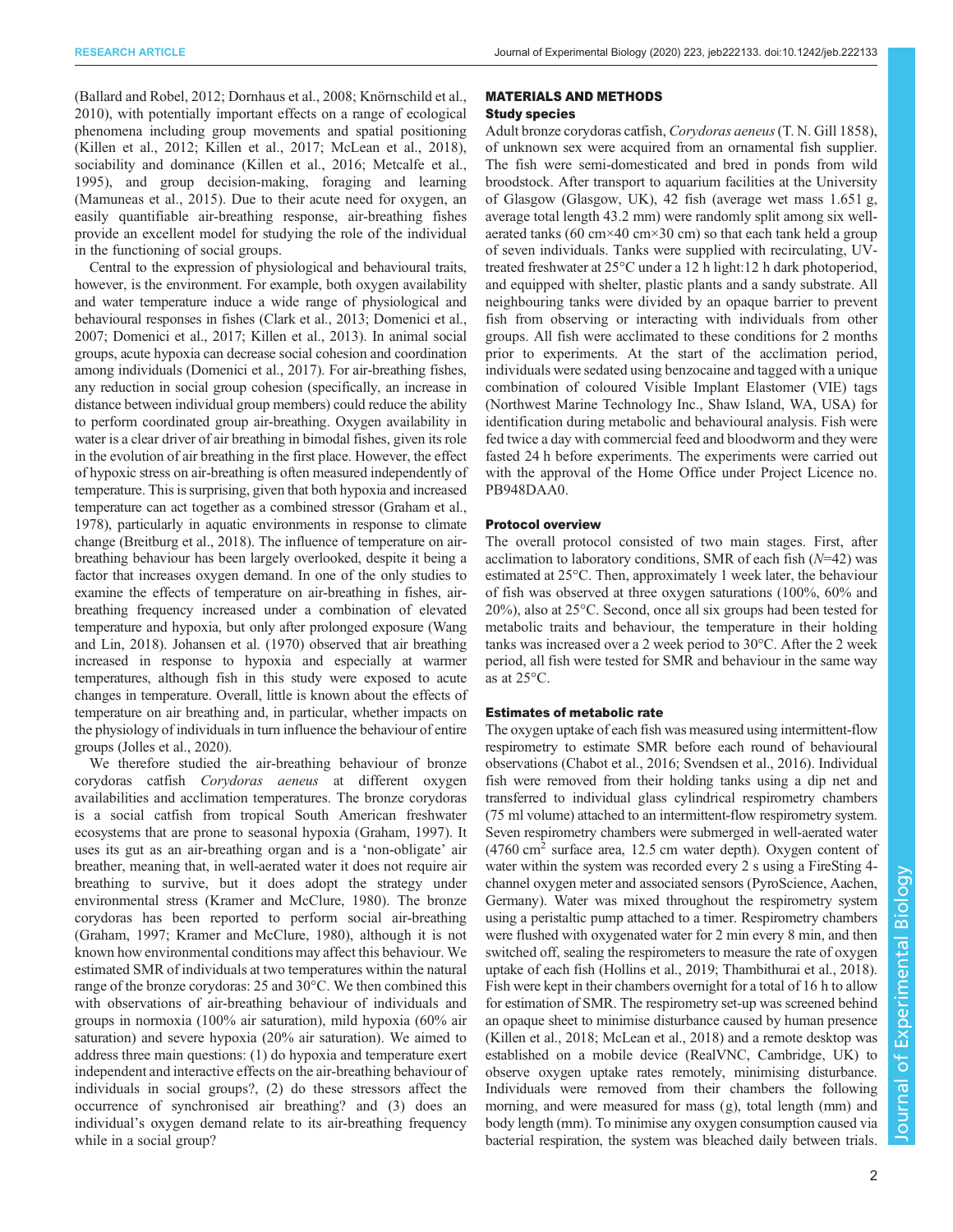<span id="page-2-0"></span>Blank measurements using empty chambers were conducted before and after measurements with the fish, and background bacterial oxygen uptake was calculated assuming a linear increase over time and subtracted from the oxygen uptake measures of the individual fish within the respective respirometer. On average, background bacterial oxygen uptake was 16.60±1.68% of that of the fish in the same chamber, across trials. Raw values for SMR were then calculated using LabChart (LabChart v.7.3.8, AD Instruments, Oxford, UK), by determining the slope of oxygen decrease per unit time for each closed phase (omitting the first minute after closure of the respirometer during each cycle). Each slope was then converted to a rate of oxygen uptake after accounting for the total volume of the chamber and associated tubing, after subtracting the volume of the fish. Whole animal SMR (mg  $O_2$  h<sup>-1</sup>) was estimated as the lowest 20th percentile of measurements taken throughout the trial.

## Behavioural observations

All fish were monitored for air breathing within groups, not in isolation. One week after respirometry, groups were selected for behavioural study using a random number generator. Each group consisted of the seven individuals from a tank, with six groups in total, providing data on individual uptake and behaviour for 42 fish overall. Group observations were performed in a behavioural arena consisting of a circular tank  $(3117 \text{ cm}^2)$  placed within an outer water reservoir (4760 cm<sup>2</sup>). Water was mixed and aerated in the reservoir, to minimise disturbance to the fish and improve video quality in the arena. The walls of the arena were pierced throughout to allow free exchange of water with the outer reservoir. Oxygen levels were monitored using a galvanic oxygen electrode (OxyGuard Mini Probe, OxyGuard International, Farum, Denmark) placed within the arena. The arena was lined with a white sand substrate to replicate conditions within holding tanks and to stimulate activity of the fish (Corydoras species spend much of their time foraging in the substrate). Three small stones were placed in the centre of the arena to act as visual reference points and the set-up was illuminated uniformly with two lamps placed on opposite sides, to enhance visibility. Behavioural observations were recorded using a remotely operated Panasonic 4K video camcorder (Panasonic HC-VX980EB-K) mounted above the arena. The recordings were taken from above as bronze corydoras are bottom dwelling and mainly shoal in two dimensions, so social behaviour can be accurately measured from this angle ([Riley](#page-8-0) [et al., 2019\)](#page-8-0).

Groups were placed in the arena in the evening (17:00 h) and allowed to settle and acclimatise to the novel environment overnight. Throughout the night the arena was aerated, and water was normoxic (100% air saturation). The following morning, the lamps were turned on (08:30 h) and the group settled for 30 min. Then, the groups were exposed to progressive hypoxia, followed by recovery to normoxia. Hypoxia levels were controlled using an oxygen regulator (OXY-REG, Loligo, Denmark) attached to a

solenoid system. Oxygen content of water was lowered by bubbling 100% nitrogen into the behavioural arena at a rate of 20% every hour. During this time, groups were filmed for 12 min at three oxygen concentration levels: 100%, 60% and 20%. At each step, oxygen content was regulated such that nitrogen was automatically injected into the system with the solenoid whenever water oxygen concentration increased 0.5% above the target oxygen concentration. Fish were given an hour to acclimate to normoxia at the end of each trial before returning to their holding tanks.

#### Video analysis

The air-breathing behaviour of fish was observed at each oxygen level, at 25 and 30°C. This resulted in a total of 450 min of footage for six groups and 42 individuals overall. The total number of air breaths performed by a group and the time the air-breathing events occurred were recorded using Solomon Coder (v.17.03.22; Budapest, Hungary), which allows a user to tally time-stamped behavioural events or states from recorded video. Here, an air breath is defined as when a fish darted upwards, broke the surface of the water and ingested air. Within each group, individuals were identified from their unique VIE tags. The number of air breaths taken by each fish was recorded, again using Solomon Coder. In addition, idTracker 2.1 ([Pérez-Escudero et al., 2014\)](#page-8-0) was used to obtain spatial trajectories of groups to calculate average speed (cm s−<sup>1</sup> ) as a proxy for activity. The cohesion of each group was calculated for every trial as the average distance between each individual; smaller values indicated that individuals were closer to each other and were more cohesive.

To investigate whether air-breathing events were temporally clustered (i.e. the degree of synchronisation), a coefficient of dispersion (CD) was calculated for each 12 min trial ([Chapman and](#page-7-0) [Chapman, 1994; Hollins et al., 2019](#page-7-0); [Killen et al., 2018\)](#page-7-0). Each trial was split into 5 s intervals to reduce the possibility of the same fish being counted twice in a 'chain' of clustered breathing events [\(Hollins et al., 2019; Killen et al., 2018](#page-7-0)). The mean number of air breaths within each time interval was recorded, along with the variance of each mean. CD was then calculated as the variance/ mean ratio across intervals, with values greater than 1 indicating temporally clustered events, and values less than 1 indicating more uniform distributions.

#### Statistical analysis

All data are available from Mendeley Data [\(https://data.mendeley.](https://data.mendeley.com/datasets/g68pknt2n9/1) [com/datasets/g68pknt2n9/1](https://data.mendeley.com/datasets/g68pknt2n9/1)). All analyses were conducted in R version 3.5.3 [\(http://www.R-project.org/\)](http://www.R-project.org/) using the lme4 [\(http://](http://CRAN.R-project.org/package=lme4) [CRAN.R-project.org/package=lme4\)](http://CRAN.R-project.org/package=lme4) and MuMIn [\(http://cran.r](http://cran.r-project.org/package=MuMIn)[project.org/package=MuMIn\)](http://cran.r-project.org/package=MuMIn) packages. The effect of acclimation temperature on individual SMR was assessed using a linear mixedeffects model (LME) with log SMR as the response variable, log mass and temperature (categorical) as fixed effects. Individual ID was nested within group and treated as a random factor to account for

Table 1. Results of the best-fit linear mixed-effects model describing the factors influencing standard metabolic rate in Corydoras aeneus

| Estimate | s.e.  | d.f.    |           |         | l m   | Ιc.   |
|----------|-------|---------|-----------|---------|-------|-------|
|          |       |         |           |         | 0.526 | 0.824 |
| $-1.879$ | 0.090 | 172.040 | $-20.978$ | < 0.001 |       |       |
| 0.546    | 0.158 | 244.984 | 3.467     | < 0.001 |       |       |
| 1.205    | 0.087 | 210.790 | 13.904    | < 0.001 |       |       |
| $-0.899$ | 0.169 | 211.715 | $-5.315$  | < 0.001 |       |       |
|          |       |         |           |         |       |       |

SMR, standard metabolic rate; d.f., degrees of freedom;  $r_m^2$ , marginal  $r^2$ ;  $r_c^2$ , conditional  $r^2$ .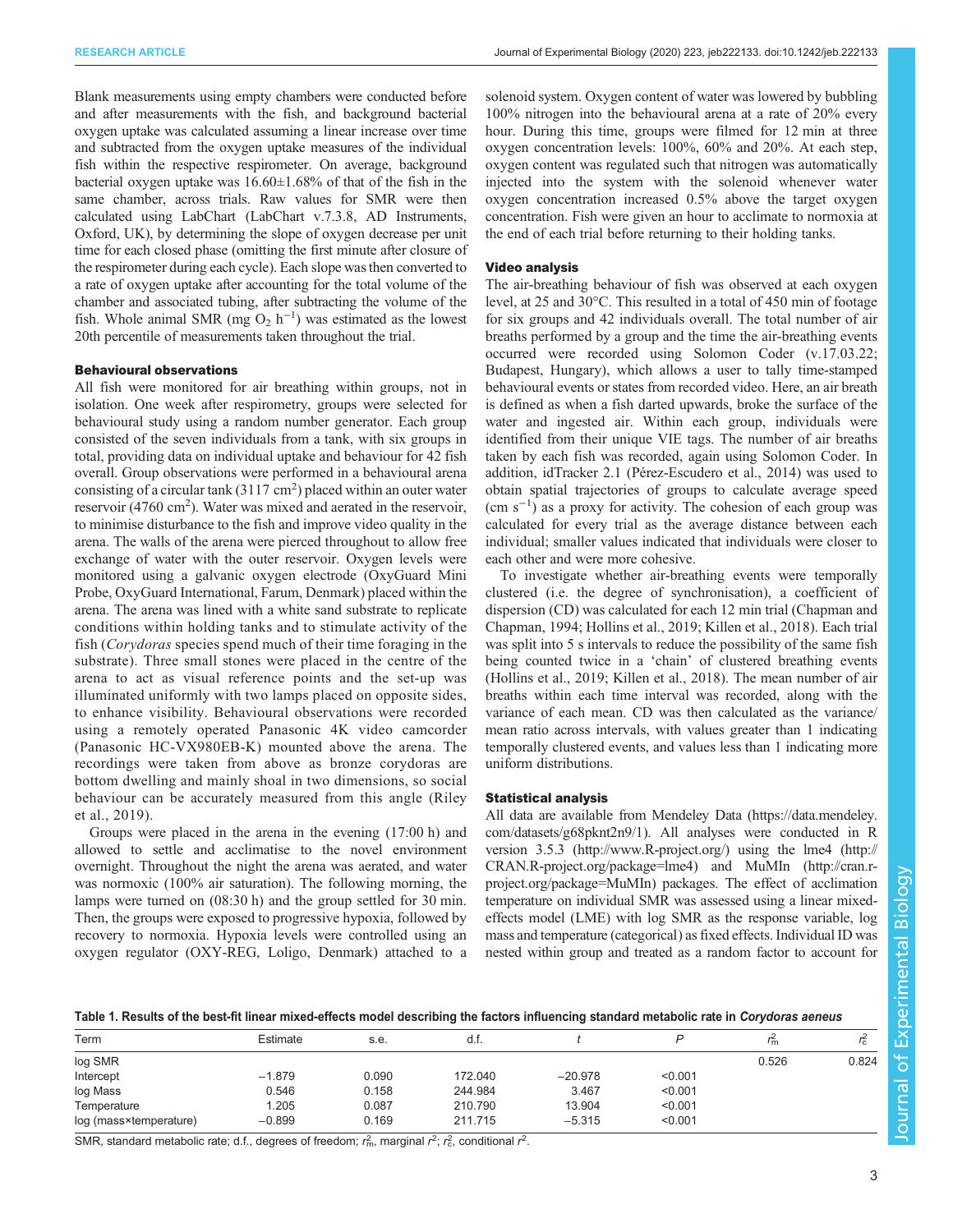<span id="page-3-0"></span>

Fig. 1. The relationship between log standard metabolic rate and log body mass in Corydoras aeneus. Each data point represents standard metabolic rate (mg O<sub>2</sub> h<sup>-1</sup>) against body mass (g) for an individual fish, acclimated at 25°C (blue) and 30°C (grey). The shading around the regression lines represent 95% confidence intervals.

repeated measures of individuals between temperatures. The effect of environment on group air-breathing behaviour was assessed using a generalised linear mixed-effects model (GLMM) with a negative binomial distribution to account for over-dispersion. The total number of breaths taken by a group was treated as the response variable, with acclimation temperature (25 and 30°C), ambient oxygen level (100%, 60% and 20%), activity and cohesion as fixed factors, and group as a random factor. In addition, the effect of environment on the degree of synchronisation of breathing was assessed using LME. The coefficient of dispersion was treated as the response variable with temperature, ambient oxygen level, activity, cohesion and group number treated as above. Individual variation in air breathing within groups was further analysed using a GLMM with breaths taken by each individual as the response variable, log mass, log SMR, oxygen availability (categorical) and acclimation temperature (categorical) as explanatory variables along with all possible interactions. Fish ID nested within group was included as a random effect in the model. Additional models examined the effect of oxygen availability and acclimation temperature on the activity and cohesion of groups. First, the effect on activity was investigated using LME with speed as the response variable, and cohesion, acclimation temperature and oxygen availability as explanatory variables, and group as a random effect. Second, the effect on cohesion was investigated using LME as above, with cohesion as the response variable.



Models of best fit were determined using likelihood ratio tests (LRT), although if SMR remained in the model, mass was also retained to account for allometric scaling of metabolic rates [\(Hollins et al., 2019\)](#page-7-0). Assumptions of normality, linearity and homoscedasticity were verified by visual inspection of residual plots. The coefficient of determination, or  $R^2$ , was calculated to examine the predictive capacity of models.  $R^2$ values included conditional and marginal  $r^2$  values ( $r_c^2$  and  $r_m^2$ ), which described the proportion of variance explained by fixed factors, and by both fixed and random factors, respectively [\(Nakagawa and Schielzeth, 2013](#page-8-0)).

#### RESULTS

## Estimates of metabolic rate

SMR was higher at 30°C compared with 25°C [\(Table 1](#page-2-0); Fig. 1). SMR increased with body mass at 25°C but not at 30°C.

#### Variation in synchronised air-breathing

Among the 36 trials of group air-breathing behaviour, only six indicated that air-breathing events were temporally clustered (Fig. 2). Of these, half of the clustered trials were within the same group. Overall, occurrences of synchronised air-breathing events occurred across environmental contexts, regardless of acclimation temperature or oxygen availability. However, there was an overall

> Fig. 2. Clustering of air-breathing events calculated using a coefficient of dispersion at different oxygen concentrations and acclimation temperatures. Blue bars: 25°C; grey bars: 30°C. Each data point represents the coefficient of dispersion for a trial where any value above 1 indicates that air-breathing events were temporally clustered. The threshold for clustering is shown by the dotted line; data above that line are characteristic of synchronous air-breathing.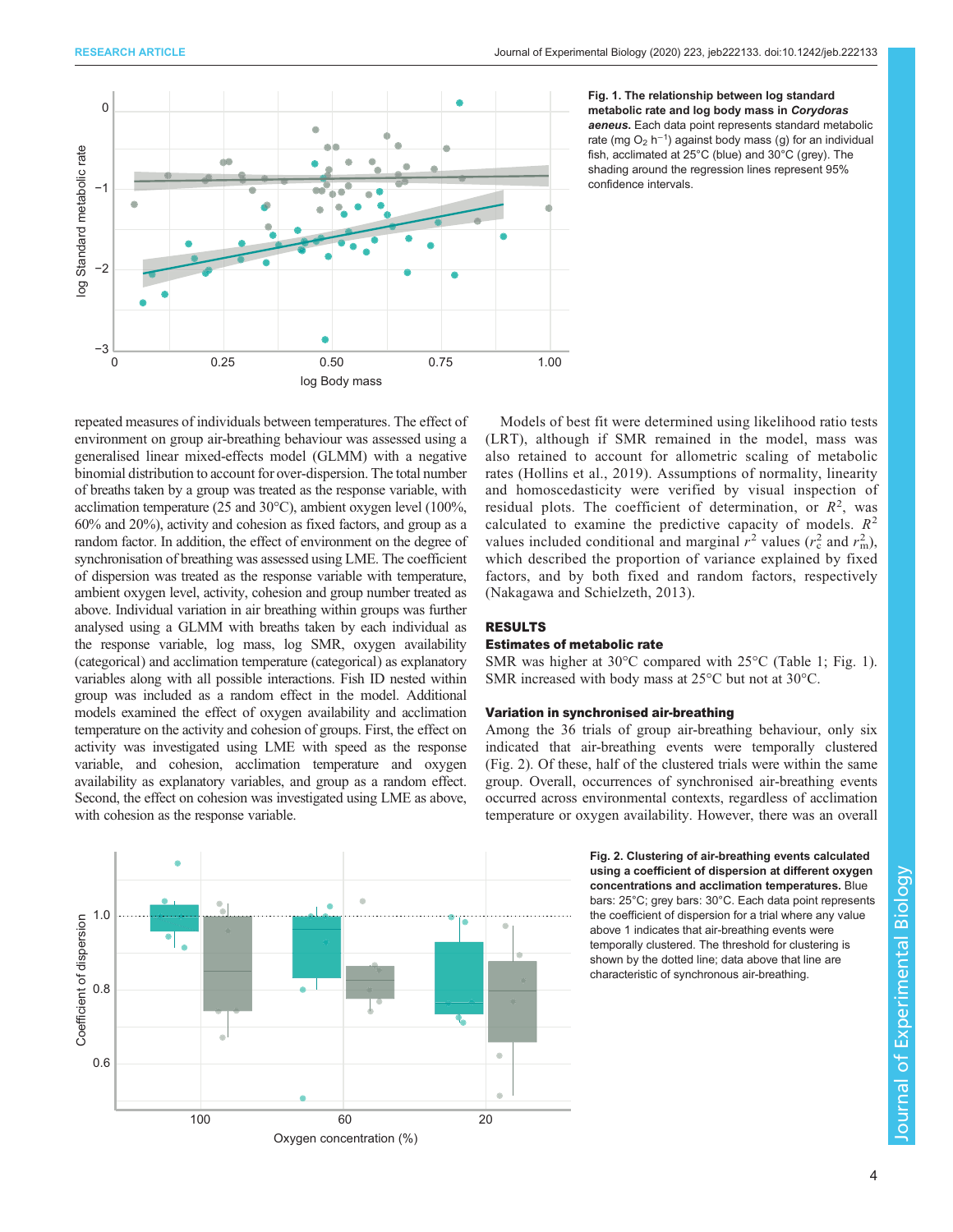|  |  |  |  | Table 2. Results of the best-fit linear mixed-effects model describing the factors influencing coefficient of dispersion |
|--|--|--|--|--------------------------------------------------------------------------------------------------------------------------|
|--|--|--|--|--------------------------------------------------------------------------------------------------------------------------|

| Term        | Estimate                                                                                                                                                                                                                                                                                                                                                                             | s.e.  | d.t.   |          |         | $^{\prime}$ m | $^{\prime}$ C |
|-------------|--------------------------------------------------------------------------------------------------------------------------------------------------------------------------------------------------------------------------------------------------------------------------------------------------------------------------------------------------------------------------------------|-------|--------|----------|---------|---------------|---------------|
| CD          |                                                                                                                                                                                                                                                                                                                                                                                      |       |        |          |         | 0.192         | 0.321         |
| Intercept   | 1.195                                                                                                                                                                                                                                                                                                                                                                                | 0.246 | 28.925 | 4.850    | < 0.001 |               |               |
| Temperature | $-0.016$                                                                                                                                                                                                                                                                                                                                                                             | 0.009 | 28.000 | $-1.804$ | 0.082   |               |               |
| Oxygen      | 0.002                                                                                                                                                                                                                                                                                                                                                                                | 0.001 | 28.000 | 2.580    | 0.015   |               |               |
|             | $\overline{a}$ $\overline{b}$ $\overline{c}$ $\overline{c}$ $\overline{c}$ $\overline{c}$ $\overline{c}$ $\overline{c}$ $\overline{c}$ $\overline{c}$ $\overline{c}$ $\overline{c}$ $\overline{c}$ $\overline{c}$ $\overline{c}$ $\overline{c}$ $\overline{c}$ $\overline{c}$ $\overline{c}$ $\overline{c}$ $\overline{c}$ $\overline{c}$ $\overline{c}$ $\overline{c}$ $\overline{$ |       |        |          |         |               |               |

CD, coefficient of dispersion; d.f., degrees of freedom;  $r_{\rm m}^2$ , marginal  $r^2$ ;  $r_{\rm c}^2$ , conditional  $r^2$ .

decrease of CD when oxygen levels were decreased during a trial [\(Fig. 2](#page-3-0); Table 2; LME:  $t=2.580$ ,  $P= 0.015$ ).

## Variation in air-breathing frequency

Overall, the total number of air breaths taken by each group increased at 30 $^{\circ}$ C (Fig. 3A; [Table 3;](#page-5-0) LME:  $z=2.190, P=0.029$ ), and generally increased with progressive hypoxia (LME:  $z=-3.770$ ,  $P<0.001$ ). Regardless of temperature, the total number of air breaths taken by groups was greater at 20% compared with 60% and 100% (46% and 45% more breaths, respectively) (Fig. 3A). The total number of air breaths taken by a group was not affected by group swimming activity (LME:  $z=0.069$ ,  $P=0.945$ ), but the frequency of air breathing increased at the group level when groups were more cohesive (Fig. 3B; LME:  $z=-3.469$ ,  $P=<0.001$ ).

Air breaths were performed at all oxygen availabilities but airbreathing frequency (ABF) for individuals was greatest at 20% oxygen availability [\(Fig. 4](#page-5-0); [Table 3](#page-5-0); LME:  $z=-6.263$ ,  $P<0.001$ ). There was no effect of temperature on an individual's ABF. Although individuals acclimated to 30°C took more air breaths at  $60\%$  oxygen availability compared with at  $25\degree C$ , this difference was not statistically significant [\(Table 3;](#page-5-0) LME:  $z=3.310$ ,  $P=0.556$ ). There was no relationship between an individual's ABF and their SMR (LME:  $z=-0.501, P=0.616$ ).

#### Variation in group dynamics: activity and cohesion

Additional models examined the effect of acclimation temperature and oxygen availability on group activity and cohesion [\(Table 4\)](#page-6-0). The average speed of groups was greatest at 25°C compared with 30°C when the availability of oxygen was at 100% and 20% [\(Fig. 5](#page-6-0)A). However, the average speed of groups was significantly less at 60% oxygen availability [\(Fig. 5](#page-6-0)A). Thus, there was a significant interaction between temperature and oxygen availability [\(Table 4;](#page-6-0) LME:  $t_{25}$ =2.335, P=0.028).

The cohesion of groups was not affected by temperature (LME:  $t_{25}=0.981, P=0.337$  or oxygen (LME:  $t_{25}=1.359, P=0.189$ ). There was weak evidence for an interaction between temperature and oxygen at 60% oxygen availability, although this was not statistically significant ([Fig. 5](#page-6-0)B; LME:  $t_{25}=-1.778$ ,  $P=0.091$ ). There was also no relationship between speed and cohesion at either temperature ([Table 4\)](#page-6-0).

## **DISCUSSION**

Contrary to previous reports, the results presented here provide limited evidence that bronze corydoras catfish perform synchronised air breathing under any environmental condition examined. Interestingly, however, groups that were more cohesive while performing routine activities tended to take more air breaths overall. While oxygen availability affected the air-breathing frequency of both groups and individuals, the impact of acclimation temperature was less conclusive. Although acclimation temperature resulted in an increase in SMR, the oxygen demand of an individual had no effect on its air-breathing frequency in a group. These observations highlight that while oxygen availability is a clear driver of air breathing, the behaviour of groups, and specifically social cohesion, can also have important consequences for air-breathing behaviour. Thus, these results provide an example of how social effects on individual behaviour can seemingly supersede individual physiological demands when acquiring a resource.

#### Synchronised air breathing

There was an overall trend of decreasing CD as oxygen availability decreased, which may be indicative of increased temporal homogeneity between breaths among individuals as the trial progressed. Nevertheless, there was limited evidence for clustering of air-breathing behaviour. Only six trials indicated that air breathing was synchronous among individuals within a group. This contrasts with the findings of [Kramer and McClure \(1980\)](#page-7-0) who first described

**A B** 30 Number of breaths taken Number of breaths taken Number of breaths taken Number of breaths taken 20 10 0 100 60 Oxygen concentration (%)



Fig. 3. Factors affecting air-breathing frequency in groups. (A) Effect of oxygen concentration on airbreathing frequency (ABF) at 25°C (blue) and 30°C (grey). Each data point represents the total ABF for one group of seven fish (N=6 groups). (B) Effect of cohesion on ABF; 'cohesion' refers to how close individuals were to each other within trials, with lower values indicating more cohesion. Each data point represents the total number of air breaths made by a group, and the shading around the regression line represents a 95% confidence interval. The horizontal line within each boxplot represents the median, the upper and lower limits of the boxplot represent the 75th and 25th percentiles, respectively, and the length of the whiskers represents the range of the data.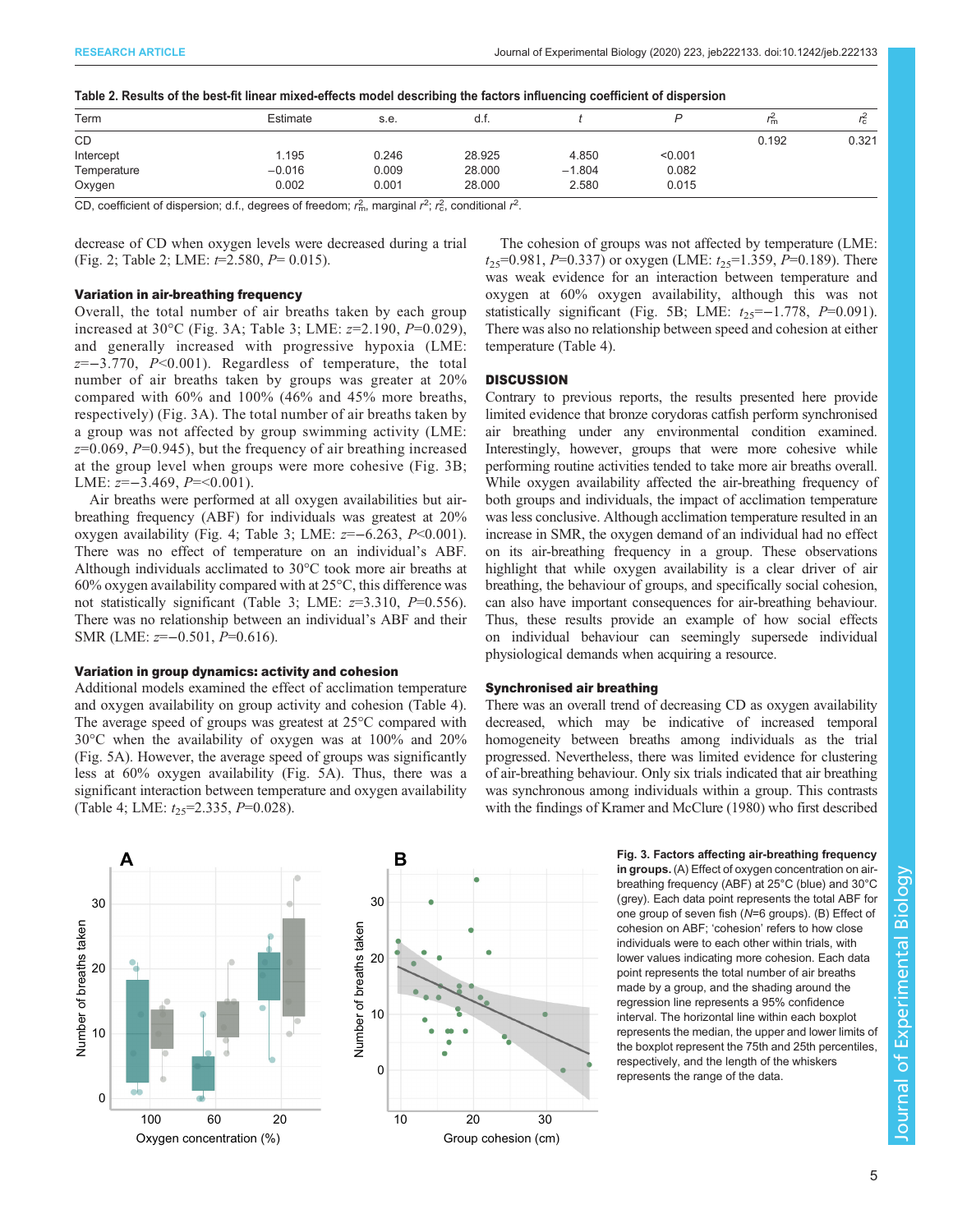| Model      | Term               | Estimate | s.e.  | z        | P       | $r_{\rm m}^2$ | $r_{\rm c}^2$ |
|------------|--------------------|----------|-------|----------|---------|---------------|---------------|
| Group      | Air breaths        |          |       |          |         | 0.523         | 0.642         |
|            | Intercept          | 3.671    | 0.322 | 11.390   | < 0.001 |               |               |
|            | Temperature        | 0.336    | 0.153 | 2.190    | 0.029   |               |               |
|            | Oxygen             | $-0.686$ | 0.182 | $-3.770$ | < 0.001 |               |               |
|            | Cohesion           | $-0.055$ | 0.016 | $-3.469$ | < 0.001 |               |               |
| Individual | Air breaths        |          |       |          |         | 0.230         | 0.410         |
|            | Intercept          | 0.861    | 0.116 | 7.401    | < 0.001 |               |               |
|            | Temperature        | 0.131    | 0.132 | 0.995    | 0.320   |               |               |
|            | Oxygen             | $-1.281$ | 0.205 | $-6.263$ | < 0.001 |               |               |
|            | Temperature×oxygen | 0.829    | 0.250 | 3.310    | 0.556   |               |               |

#### <span id="page-5-0"></span>Table 3. Results of the best-fit general linear mixed-effects model describing the factors influencing air-breathing frequency in groups and individuals within groups

 $r_{\rm m}^2$ , marginal  $r^2$ ;  $r_{\rm c}^2$ , conditional  $r^2$ .

social air-breathing in the bronze corydoras. In the current study, air breaths were described as synchronous if individuals breathed air simultaneously or within a specific time frame. However, in [Kramer](#page-7-0) [and McClure \(1980\)](#page-7-0), if conspecifics accompanied an individual to the surface, but only one of them breathed air, this would still be considered synchronous air-breathing. Thus, it is possible that earlier studies may have over-estimated the occurrence of synchronous airbreathing in this species. Similarly, early studies employed a more qualitative approach when describing synchronous air-breathing. If individuals performed air breaths simultaneously at some points in the trial, they were described as synchronous air breathers [\(Graham,](#page-7-0) [1997; Kramer and Graham, 1976\)](#page-7-0). However, within a trial, individuals can also perform air breaths alone. If over the course of the trial individuals perform air breaths on their own, more often than they do in groups, the distribution of air-breathing events throughout is more temporally uniform.

An alternative explanation for the lack of synchronous airbreathing in the current study is that synchronous air-breathing may provide an anti-predator function and individuals may be more likely to breathe air together if they perceive there is a risk of predation [\(Chapman and Chapman, 1994; Kramer and Graham,](#page-7-0) [1976](#page-7-0)). Thus, the lack of synchronous air-breathing may be indicative of a lack of perceived threat. While there was no risk of predation in the current study, other studies have found synchronous air-breathing in the absence of predation. [Killen et al. \(2018\)](#page-7-0) observed synchronous air-breathing in a behavioural arena when decreasing the amount of oxygen available. Although the set-up was similar to the one used in the current study, [Killen et al. \(2018\)](#page-7-0) studied the African sharptooth catfish Clarias gariepinus. The

difference in synchronous air-breathing reported by the studies may thus be due to interspecific anti-predator strategies. For example, some other air-breathing fishes have developed alternative predator avoidance behaviours such as minimising time at the surface [\(Kramer and Graham, 1976\)](#page-7-0). More study is needed, therefore, to determine whether the bronze corydoras uses synchronous airbreathing to avoid predation, or if they use an alternative strategy. It is also worth noting that the fish used in the current study are unlikely to have experienced predator exposure, having been bred in captivity. It is therefore possible that this may have affected their risk perception in the experimental arena.

#### Variation in air-breathing frequency

Fish breathed air at all oxygen availabilities, but frequency was highest at the most extreme level of hypoxia. This is consistent with other studies that have examined the impact of oxygen availability [\(da Cruz et al., 2013](#page-7-0); [McKenzie et al., 2016;](#page-7-0) [Randle and Chapman,](#page-8-0) [2005; Scott et al., 2017](#page-8-0)). There was also an impact of temperature on ABF, although this was less marked. Overall, groups had a higher ABF after the 2 week acclimation to 30°C, especially at 20% oxygen availability. This may be due to hypoxia being exacerbated at higher temperatures due to a reduction in dissolved oxygen or elevated metabolic rate, which may have increased oxygen demand [\(Breitburg et al., 2018; da Silva et al., 2017; Graham, 1997\)](#page-7-0). [Wang and Lin \(2018\)](#page-8-0) compared ABF under hypoxia alone, temperature alone, and then both stressors combined and found that ABF was highest at the most extreme temperature and hypoxia combination. However, [Wang and Lin \(2018\)](#page-8-0) only found an effect after exposing fish to each treatment for a minimum of 2 h.



#### Fig. 4. The effect of oxygen concentration on airbreathing frequency for individual fish at 25 and 30°C. Blue bars: 25°C; grey bars: 30°C. Each data point represents the total air-breathing frequency for one fish (N=42). The horizontal line within each boxplot represents the median, the upper and lower limits of the boxplot represent the 75th and 25th percentiles, respectively, and the length of the whiskers represents the range of the data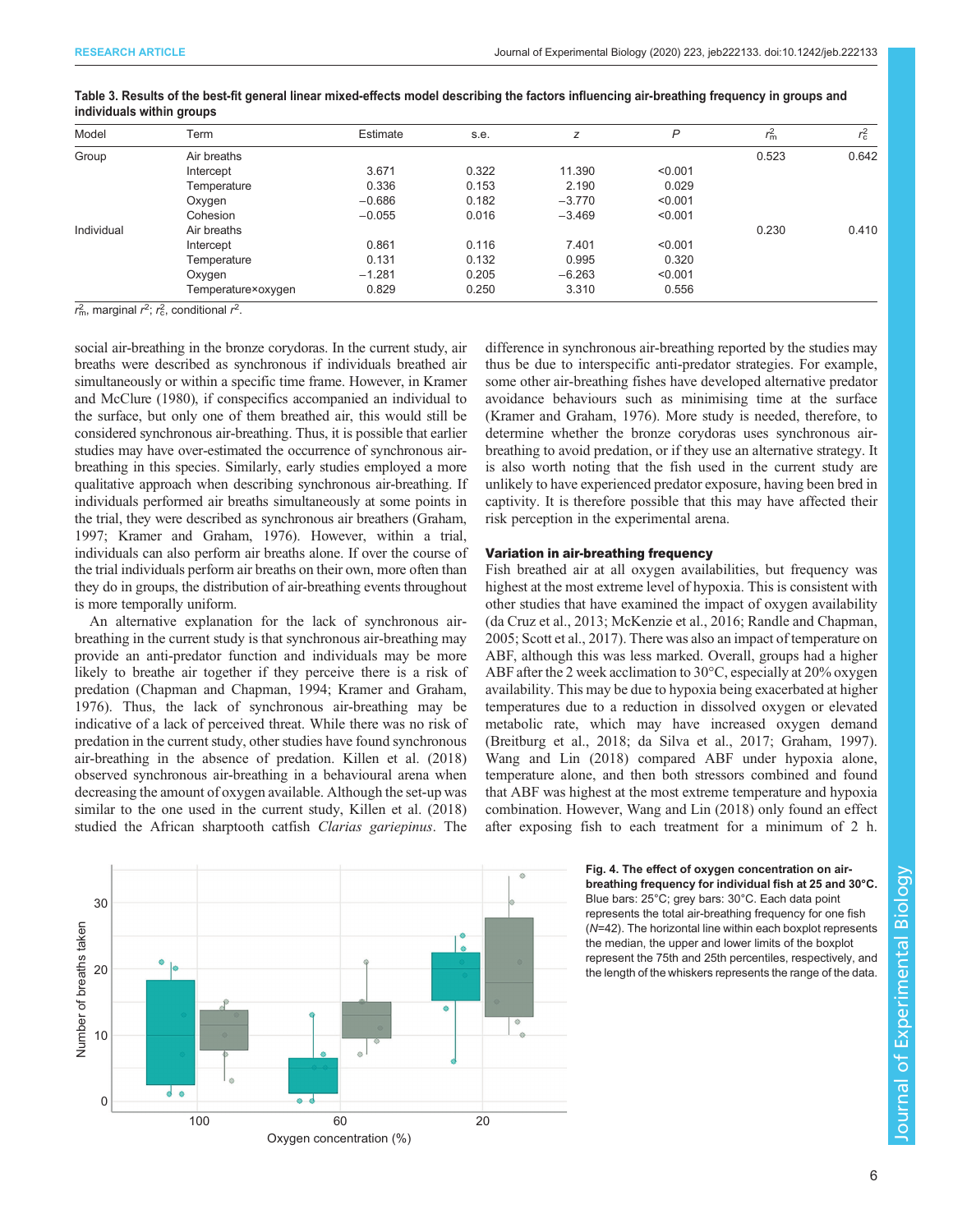| Model    | Term               | Estimate  | s.e.  | d.f.   |          | P     | $r_{\rm m}^2$ | $r_{\rm c}^2$ |
|----------|--------------------|-----------|-------|--------|----------|-------|---------------|---------------|
| Activity |                    |           |       |        |          |       | 0.271         | 0.272         |
|          | Intercept          | 2.023     | 0.633 | 25     | 3.193    | 0.004 |               |               |
|          | Temperature        | $-1.691$  | 0.608 | 25     | $-2.779$ | 0.010 |               |               |
|          | Oxygen             | $-1.704$  | 0.631 | 25     | $-2.698$ | 0.012 |               |               |
|          | Cohesion           | 0.017     | 0.031 | 25     | 0.554    | 0.584 |               |               |
|          | Temperature×oxygen | 2.075     | 0.889 | 25     | 2.335    | 0.028 |               |               |
| Cohesion |                    |           |       |        |          |       | 0.149         | 0.164         |
|          | Intercept          | 13.979    | 4.915 | 21.991 | 2.884    | 0.001 |               |               |
|          | Speed              | 0.657     | 1.745 | 21.977 | 0.377    | 0.710 |               |               |
|          | Temperature        | 5.642     | 5.748 | 21.204 | 0.981    | 0.337 |               |               |
|          | Oxygen             | 8.743     | 6.431 | 20.661 | 1.359    | 0.189 |               |               |
|          | Temperature×oxygen | $-11.246$ | 6.326 | 18.949 | $-1.778$ | 0.091 |               |               |
|          | Speed×temperature  | $-1.135$  | 4.074 | 21.548 | $-0.279$ | 0.783 |               |               |
|          | Speed×oxygen       | $-1.362$  | 4.954 | 20.942 | $-0.275$ | 0.786 |               |               |

<span id="page-6-0"></span>

| Table 4. Results of the best-fit linear mixed-effects model describing the factors influencing the activity and cohesion of groups |  |  |  |
|------------------------------------------------------------------------------------------------------------------------------------|--|--|--|
|                                                                                                                                    |  |  |  |
|                                                                                                                                    |  |  |  |
|                                                                                                                                    |  |  |  |
|                                                                                                                                    |  |  |  |

 $r_{\rm m}^2$ , marginal  $r^2$ ;  $r_{\rm c}^2$ , conditional  $r^2$ .

Therefore, future studies could determine whether exposure time affects the ABF of the bronze corydoras.

It is interesting that the ABF of groups was also affected by social cohesion, in that the more cohesive the group the greater the ABF. In bronze corydoras, individuals that are close to each other can better utilise social cues and may also perceive less risk because there are other individuals in their immediate vicinity [\(Riley et al., 2019](#page-8-0)). A more remote possibility could be that, if individuals are closer together, they may reduce the amount of oxygen available for others in the group ([Nadler et al., 2016](#page-8-0)). Thus, air breathing could be a potential adaptive strategy in populations that are closely aggregated. The trade-off between air breathing and population density could therefore be an interesting future direction of study.

Although there were group-level differences in ABF in response to temperature, there was no effect of temperature on air breathing at the individual level. This may be due to variation among groups, with temperature having a disproportionate effect on some groups compared with others. There was also no relationship between an individual's ABF within groups and their individual oxygen demand. Although acclimation to 30°C resulted in a higher SMR, this had no effect on an individual's tendency to breathe air. This contradicts previous studies, which found a relationship between oxygen demand and air breathing during normoxia, and especially so in hypoxia ([McKenzie et al., 2016\)](#page-7-0). However, [Killen et al. \(2018\)](#page-7-0) also found no association between SMR or tendency to breathe air among individuals. Instead, they found that behaviour, namely aggression, was the main factor influencing air breathing. Although there was no impact of activity on air-breathing behaviour in this study, and no notable instances of aggression, this is probably due to differences in the ecology of the study species used. Clarias gariepinus, used by [Killen et al. \(2018\)](#page-7-0), is an aggressive catfish, which forms social hierarchies in the wild that are driven by dominance. It is not known whether bronze corydoras form social hierarchies in the wild or if they display differences in personality traits such as dominance, but a social network approach could help us understand whether these traits can modulate air-breathing behaviour in this species. In addition, social stimuli may affect individual oxygen demand via effects on endocrine pathways or stress responses, in a manner that over-rides any influence of SMR on air breathing among individual fish [\(Culbert et al., 2019;](#page-7-0) [Nadler](#page-8-0) [et al., 2016](#page-8-0)). It is also possible that exposure to hypoxia during the trials at 25°C may have affected individual air-breathing tendency when later tested at 30°C.

#### Conclusion

The current data contribute to our understanding of how environmental stressors may have an impact on behaviour. However, the findings indicate that the effects of environmental stressors on air-breathing behaviour are complex. In this study, C. aeneus were not always synchronous in their air-breathing behaviour. It is possible that some species may perform synchronised air breaths less than was initially reported, which



groups. (A) Effect of oxygen concentration on activity (using speed as a proxy) at 25°C (blue) and 30°C (grey). Each data point represents the total speed for one group of seven fish (N=6 groups). (B) Effect of oxygen concentration on cohesion at 25°C (blue) and 30°C (grey). Each data point represents the cohesion for one group of seven fish (N=6 groups), where smaller cohesion values indicate that individuals within a group were closer together, thus were more cohesive. The horizontal line within each boxplot represents the median, the upper and lower limits of the boxplot represent the 75th and 25th percentiles, respectively, and the length of the whiskers represents the range of the data.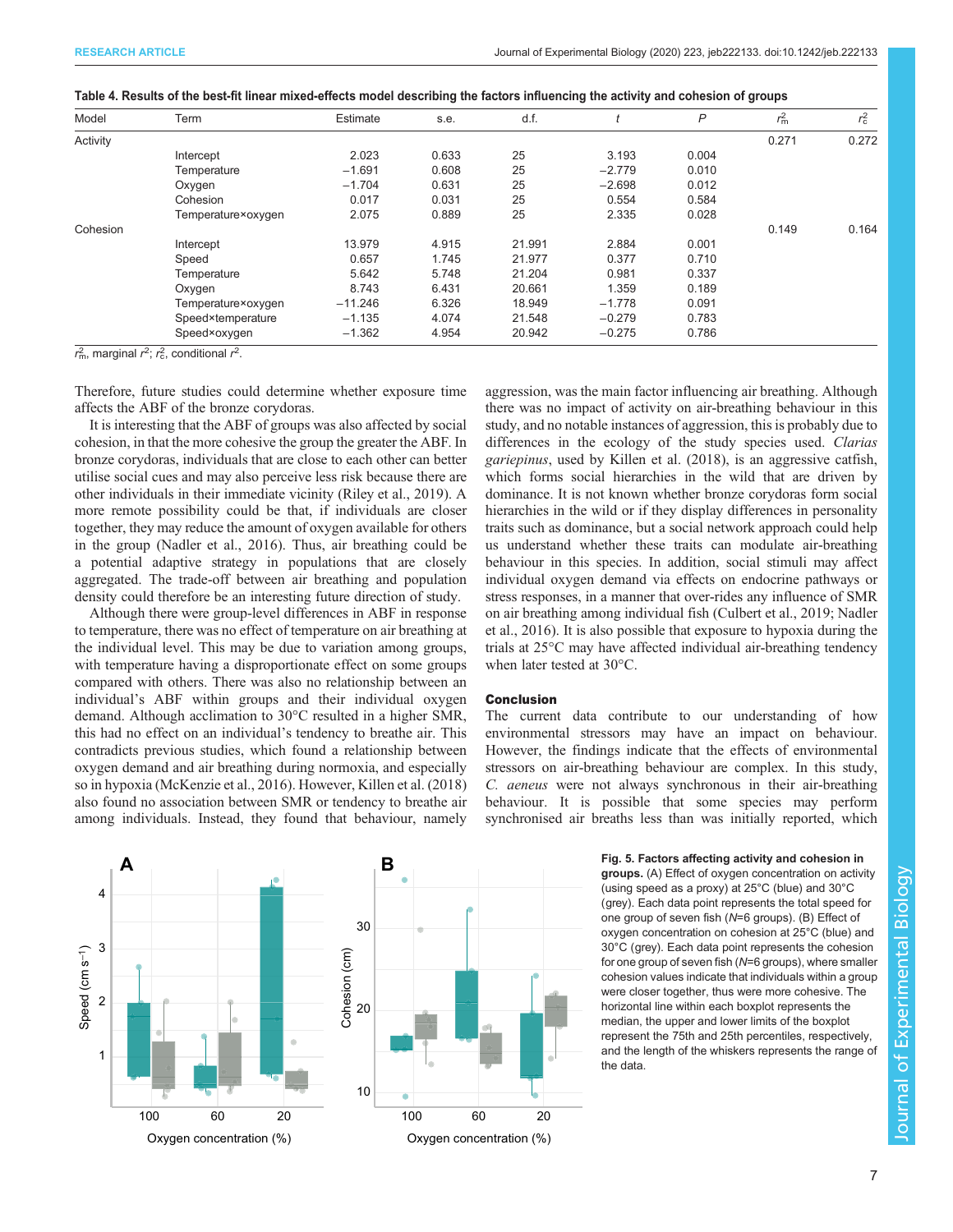<span id="page-7-0"></span>may at least in part reflect how the phenomena are evaluated. The study also demonstrates that multiple stressors can affect air-breathing behaviour, with air-breathing frequency increasing at the most extreme temperature and hypoxia combination. The impact of this, however, differs between groups and individuals. Therefore, it is important to consider how climate-related stressors may have an impact on air-breathing fishes at multiple levels. Finally, this study demonstrates that individual physiology may not explain variation in an individual's air-breathing frequency. Thus, under environmental stress, other factors may over-ride the potential effects of physiology on behaviour. Social cohesion, for example, is a clear example of the importance of group behaviour in an ecological context, and it provides an exciting future direction for air-breathing research even if social cohesion during routine activities does not always translate into synchronised air-breathing per se. Overall, the results from this study indicate that there are context-dependent complexities at play that can influence how the environment may affect risky behaviour when acquiring a resource.

#### Acknowledgements

The authors would like to thank Graham Law, Alistair Kirk, Ross Phillips and Toby Miller for their help in maintaining fish throughout the study. The experiment was carried out with the approval of the Home Office under Project Licence no. PB948DAA0.

#### Competing interests

The authors declare no competing or financial interests.

#### Author contributions

Conceptualization: M.P., I.A., D.J.M., S.S.K.; Methodology: M.P., I.A., D.J.M., S.S.K.; Software: M.P., S.S.K.; Validation: M.P.; Formal analysis: M.P., S.S.K.; Investigation: M.P., I.A., D.J.M., S.S.K.; Resources: S.S.K.; Data curation: M.P.; Writing - original draft: M.P.; Writing - review & editing: M.P., I.A., D.J.M., S.S.K.; Visualization: M.P.; Supervision: D.J.M., S.S.K.; Project administration: S.S.K.; Funding acquisition: S.S.K.

#### Funding

This work was supported by a Natural Environment Research Council Advanced Fellowship (NE/J019100/1) and a European Research Council Starting Grant (640004) awarded to S.S.K. Deposited in PMC for immediate release.

#### Data availability

Data are available from the Mendeley digital repository: [https://data.mendeley.com/](https://data.mendeley.com/datasets/g68pknt2n9/1) [datasets/g68pknt2n9/1](https://data.mendeley.com/datasets/g68pknt2n9/1)

#### References

- Ballard, W. B. and Robel, R. J. [\(2012\). Reproductive importance of dominant male](https://doi.org/10.2307/4084663) greater prairie chickens. The Auk 91[, 75-85. doi:10.2307/4084663](https://doi.org/10.2307/4084663)
- [Biro, P. A., Abrahams, M. V., Post, J. R. and Parkinson, E. A.](https://doi.org/10.1098/rspb.2004.2861) (2004). Predators [select against high growth rates and risk-taking behaviour in domestic trout](https://doi.org/10.1098/rspb.2004.2861) populations. Proc. R. Soc. B 271[, 2233-2237. doi:10.1098/rspb.2004.2861](https://doi.org/10.1098/rspb.2004.2861)
- Breitburg, D., Levin, L. A., Oschlies, A., Grégoire, M., Chavez, F. P., Conley, D. J. and Zhang, J. [\(2018\). Declining oxygen in the global ocean and coastal waters.](https://doi.org/10.1126/science.aam7240) Science 359[, eaam7240. doi:10.1126/science.aam7240](https://doi.org/10.1126/science.aam7240)
- [Chabot, D., Steffensen, J. F. and Farrell, A. P.](https://doi.org/10.1111/jfb.12845) (2016). The determination of [standard metabolic rate in fishes.](https://doi.org/10.1111/jfb.12845) J. Fish Biol. 88, 81-121. doi:10.1111/jfb.12845 Chapman, L. J. and Chapman, C. A. [\(1994\). Observations of synchronous air](https://doi.org/10.2307/1446696)
- breathing in Clarias liocephalus. COPEIA, 1[, 246-249. doi:10.2307/1446696](https://doi.org/10.2307/1446696)
- [Clark, T. D., Sandblom, E. and Jutfelt, F.](https://doi.org/10.1242/jeb.084251) (2013). Aerobic scope measurements of [fishes in an era of climate change: respirometry, relevance and recommendations.](https://doi.org/10.1242/jeb.084251) J. Exp. Biol. 216[, 2771-2782. doi:10.1242/jeb.084251](https://doi.org/10.1242/jeb.084251)
- [Culbert, B. M., Gilmour, K. M. and Balshine, S.](https://doi.org/10.1098/rspb.2019.1626) (2019). Social buffering of stress in a group-living fish. Proc. R. Soc. B 286[, 20191626. doi:10.1098/rspb.2019.1626](https://doi.org/10.1098/rspb.2019.1626)
- [da Cruz, A. L., da Silva, H. R., Lundstedt, L. M., Schwantes, A. R., Moraes, G.,](https://doi.org/10.1007/s10695-012-9695-0) Klein, W. and Fernandes, M. N. [\(2013\). Air-breathing behavior and physiological](https://doi.org/10.1007/s10695-012-9695-0) [responses to hypoxia and air exposure in the air-breathing loricariid fish,](https://doi.org/10.1007/s10695-012-9695-0) [Pterygoplichthys anisitsi](https://doi.org/10.1007/s10695-012-9695-0). Fish Physiol. Biochem. 39, 243-256. doi:10.1007/ [s10695-012-9695-0](https://doi.org/10.1007/s10695-012-9695-0)
- [da Silva, G. S. F., Ventura, D. A. D. N., Zena, L. A., Giusti, H., Glass, M. L. and](https://doi.org/10.1016/j.cbpa.2017.03.001) Klein, W. [\(2017\). Effects of aerial hypoxia and temperature on pulmonary](https://doi.org/10.1016/j.cbpa.2017.03.001) [breathing pattern and gas exchange in the South American lungfish,](https://doi.org/10.1016/j.cbpa.2017.03.001) Lepidosiren

paradoxa. [Comp. Biochem. Physiol. A Mol. Integr. Physiol.](https://doi.org/10.1016/j.cbpa.2017.03.001) 207, 107-115. doi:10. [1016/j.cbpa.2017.03.001](https://doi.org/10.1016/j.cbpa.2017.03.001)

- [Domenici, P., Lefrançois, C. and Shingles, A.](https://doi.org/10.1098/rstb.2007.2103) (2007). Hypoxia and the antipredator behaviours of fishes. [Philos. Trans. R. Soc. B Biol. Sci.](https://doi.org/10.1098/rstb.2007.2103) 362, [2105-2121. doi: 10.1098/rstb.2007.2103](https://doi.org/10.1098/rstb.2007.2103)
- [Domenici, P., Steffensen, J. F. and Marras, S.](https://doi.org/10.1098/rstb.2016.0236) (2017). The effect of hypoxia on fish schooling. [Philos. Trans. R. Soc. B Biol. Sci.](https://doi.org/10.1098/rstb.2016.0236) 372, 20160236. doi:10.1098/rstb. [2016.0236](https://doi.org/10.1098/rstb.2016.0236)
- [Dornhaus, A., Holley, J. A., Pook, V. G., Worswick, G. and Franks, N. R.](https://doi.org/10.1007/s00265-008-0634-0) (2008). [Why do not all workers work? Colony size and workload during emigrations in the](https://doi.org/10.1007/s00265-008-0634-0) ant [Temnothorax albipennis](https://doi.org/10.1007/s00265-008-0634-0). Behav. Ecol. Sociobiol. 63, 43-51. doi:10.1007/ [s00265-008-0634-0](https://doi.org/10.1007/s00265-008-0634-0)
- Graham, J. [\(1994\). An evolutionary perspective for bimodal respiration: a biological](https://doi.org/10.1093/icb/34.2.229) synthesis of fish air breathing. Am. Zool. 34[, 229-237. doi:10.1093/icb/34.2.229](https://doi.org/10.1093/icb/34.2.229)
- Graham, J. (1997). Air-Breathing Fishes: Evolution, Diversity, and Adaptation. New York: Academic Press.
- [Graham, J. B., Rosenblatt, R. H. and Gans, C.](http://dx.doi.org/10.1111/j.1558-5646.1978.tb00662.x) (1978). Vertebrate air breathing [arose in fresh waters and not in the oceans.](http://dx.doi.org/10.1111/j.1558-5646.1978.tb00662.x) Evolution 32, 459-463. doi:10.1111/j. [1558-5646.1978.tb00662.x](http://dx.doi.org/10.1111/j.1558-5646.1978.tb00662.x)
- Hill, L. [\(1972\). Social aspects of aerial respiration of young gars \(](https://doi.org/10.2307/3670060)Lepisosteus). Southwest Naturalist, 16[, 239-247. doi:10.2307/3670060](https://doi.org/10.2307/3670060)
- [Hollins, J., Thambithurai, D., Van Leeuwen, T. E., Brooke, A., Koeck, B., Bailey,](https://doi.org/10.1093/conphys/coz043) D. and Killen, S. S. [\(2019\). Shoal familiarity modulates effects of individual](https://doi.org/10.1093/conphys/coz043) [metabolism on vulnerability to capture by trawling.](https://doi.org/10.1093/conphys/coz043) Conserv. Physiol. 7, coz043. [doi:10.1093/conphys/coz043](https://doi.org/10.1093/conphys/coz043)
- Johansen, K., Hanson, D. and Lenfant, C. (1970). Respiration in a primitive air breather, Amia calva. Respiration Physiol. 9, 162-174.
- [Jolles, J. W., King, A. J. and Killen, S. S.](https://doi.org/10.1016/j.tree.2019.11.001) (2020). The role of individual [heterogeneity in collective animal behaviour.](https://doi.org/10.1016/j.tree.2019.11.001) Trends Ecol. Evol. 35, 278-291. [doi:10.1016/j.tree.2019.11.001](https://doi.org/10.1016/j.tree.2019.11.001)
- [Killen, S. S., Esbaugh, A. J., Martins, N. F., Tadeu Rantin, F. and McKenzie, D. J.](https://doi.org/10.1111/1365-2656.12758) [\(2018\). Aggression supersedes individual oxygen demand to drive group air](https://doi.org/10.1111/1365-2656.12758)breathing in a social catfish. J. Anim. Ecol. 87[, 223-234. doi:10.1111/1365-2656.](https://doi.org/10.1111/1365-2656.12758) [12758](https://doi.org/10.1111/1365-2656.12758)
- [Killen, S. S., Fu, C., Wu, Q., Wang, Y.-X. and Fu, S.-J.](https://doi.org/10.1111/1365-2435.12634) (2016). The relationship [between metabolic rate and sociability is altered by food deprivation.](https://doi.org/10.1111/1365-2435.12634) Funct. Ecol. 30[, 1358-1365. doi:10.1111/1365-2435.12634](https://doi.org/10.1111/1365-2435.12634)
- [Killen, S. S., Marras, S., Metcalfe, N. B., McKenzie, D. J. and Domenici, P.](https://doi.org/10.1016/j.tree.2013.05.005) [\(2013\). Environmental stressors alter relationships between physiology and](https://doi.org/10.1016/j.tree.2013.05.005) behaviour. Trends Ecol. Evol. 28[, 651-658. doi:10.1016/j.tree.2013.05.005](https://doi.org/10.1016/j.tree.2013.05.005)
- [Killen, S. S., Marras, S., Nadler, L. and Domenici, P.](https://doi.org/10.1098/rstb.2016.0233) (2017). The role of [physiological traits in assortment among and within fish shoals.](https://doi.org/10.1098/rstb.2016.0233) Phil. Trans. R. Soc. B Biol. Sci. 372[, 20160233. doi:10.1098/rstb.2016.0233](https://doi.org/10.1098/rstb.2016.0233)
- [Killen, S. S., Marras, S., Steffensen, J. F. and Mckenzie, D. J.](https://doi.org/10.1098/rspb.2011.1006) (2012). Aerobic [capacity influences the spatial position of individuals within fish schools.](https://doi.org/10.1098/rspb.2011.1006) Proc. R. Soc. B 279[, 357-364. doi:10.1098/rspb.2011.1006](https://doi.org/10.1098/rspb.2011.1006)
- Knö[rnschild, M., Nagy, M., Metz, M., Mayer, F. and Von Helversen, O.](https://doi.org/10.1098/rsbl.2009.0685) (2010). [Complex vocal imitation during ontogeny in a bat.](https://doi.org/10.1098/rsbl.2009.0685) Biol. Lett. 6, 156-159. doi:10. [1098/rsbl.2009.0685](https://doi.org/10.1098/rsbl.2009.0685)
- Kramer, D. L. and Braun, E. A. [\(1983\). Short-term effects of food availability on air](https://doi.org/10.1139/z83-258)[breathing frequency in the fish](https://doi.org/10.1139/z83-258) Corydoras aeneus (Callichthyidae). Can. J. Zool. 61[, 1964-1967. doi:10.1139/z83-258](https://doi.org/10.1139/z83-258)
- Kramer, D. and Graham, J. [\(1976\). Synchronous air breathing, a social component](https://doi.org/10.2307/1443450) of respiration in fishes. Copeia 1976[, 689-697. doi:10.2307/1443450](https://doi.org/10.2307/1443450)
- Kramer, D. L. and McClure, M. [\(1980\). Aerial respiration in the catfish,](https://doi.org/10.1139/z80-273) Corydoras aeneus (Callichthyidae). Can. J. Zool. 58.11[, 1984-1991. doi:10.1139/z80-273](https://doi.org/10.1139/z80-273)
- Krause, J. and Ruxton, G. D. (2002). Living in Groups. New York: Oxford University Press.
- [Lefevre, S., Bayley, M. and McKenzie, D. J.](https://doi.org/10.1111/jfb.12698) (2016). Measuring oxygen uptake in fishes with bimodal respiration. J. Fish Biol. 88[, 206-231. doi:10.1111/jfb.12698](https://doi.org/10.1111/jfb.12698)
- [Mamuneas, D., Spence, A., Manica, A. and King, A.](https://doi.org/10.1093/beheco/aru160) (2015). Bolder stickleback [fish make faster decisions, but they are not less accurate.](https://doi.org/10.1093/beheco/aru160) Behav. Ecol. 26, 91-96. [doi:10.1093/beheco/aru160](https://doi.org/10.1093/beheco/aru160)
- Mangel, M. and Stamps, J. (2001). Trade-offs between growth and mortality and the maintenance of individual variation in growth. Evol. Ecol. Res. 3, 583-593.
- [McKenzie, D. J., Belaõ, T. C., Killen, S. S. and Rantin, F. T.](https://doi.org/10.1242/jeb.138842) (2016). To boldly gulp: [standard metabolic rate and boldness have context-dependent influences on risk](https://doi.org/10.1242/jeb.138842)[taking to breathe air in a catfish.](https://doi.org/10.1242/jeb.138842) J. Exp. Biol. 219, 767-767. doi:10.1242/jeb. [138842](https://doi.org/10.1242/jeb.138842)
- [McLean, S., Persson, A., Norin, T. and Killen, S. S.](https://doi.org/10.1016/j.cub.2017.11.007) (2018). Metabolic costs of [feeding predictively alter the spatial distribution of individuals in fish schools.](https://doi.org/10.1016/j.cub.2017.11.007) Curr. Biol. 28[, 1-6. doi:10.1016/j.cub.2017.11.007](https://doi.org/10.1016/j.cub.2017.11.007)
- Metcalfe, N., Taylor, A. and Thorpe, J. [\(1995\). Metabolic rate, social status and life](https://doi.org/10.1006/anbe.1995.0056) [history strategies in Atlantic salmon.](https://doi.org/10.1006/anbe.1995.0056) Anim. Behav. 49, 431-436. doi:10.1006/ [anbe.1995.0056](https://doi.org/10.1006/anbe.1995.0056)
- [Modlmeier, A. P., Keiser, C. N., Watters, J. V., Sih, A. and Pruitt, J. N.](https://doi.org/10.1016/j.anbehav.2013.12.020) (2014). The [keystone individual concept: an ecological and evolutionary overview.](https://doi.org/10.1016/j.anbehav.2013.12.020) Anim. Behav. 89[, 53-62. doi:10.1016/j.anbehav.2013.12.020](https://doi.org/10.1016/j.anbehav.2013.12.020)